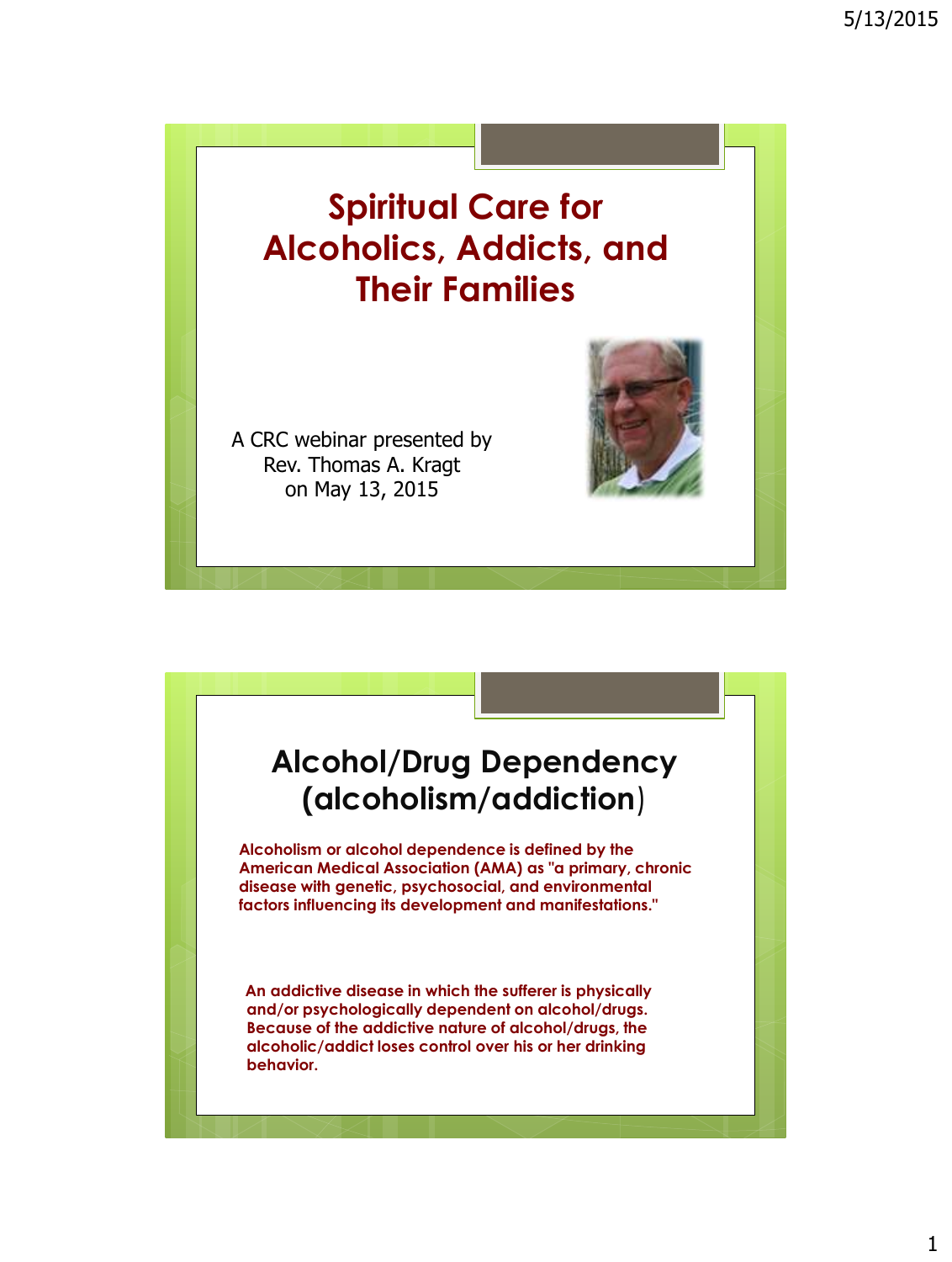

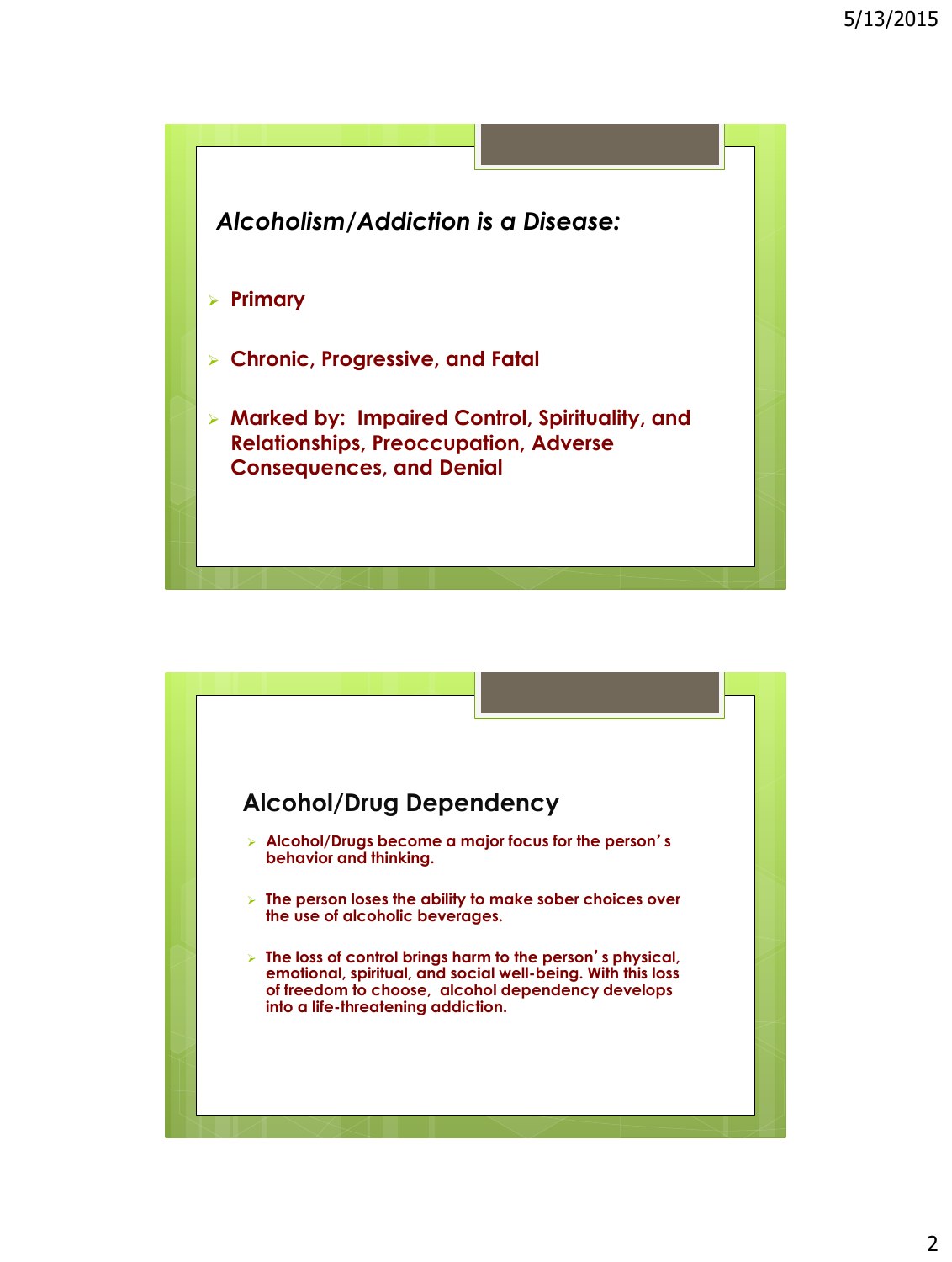

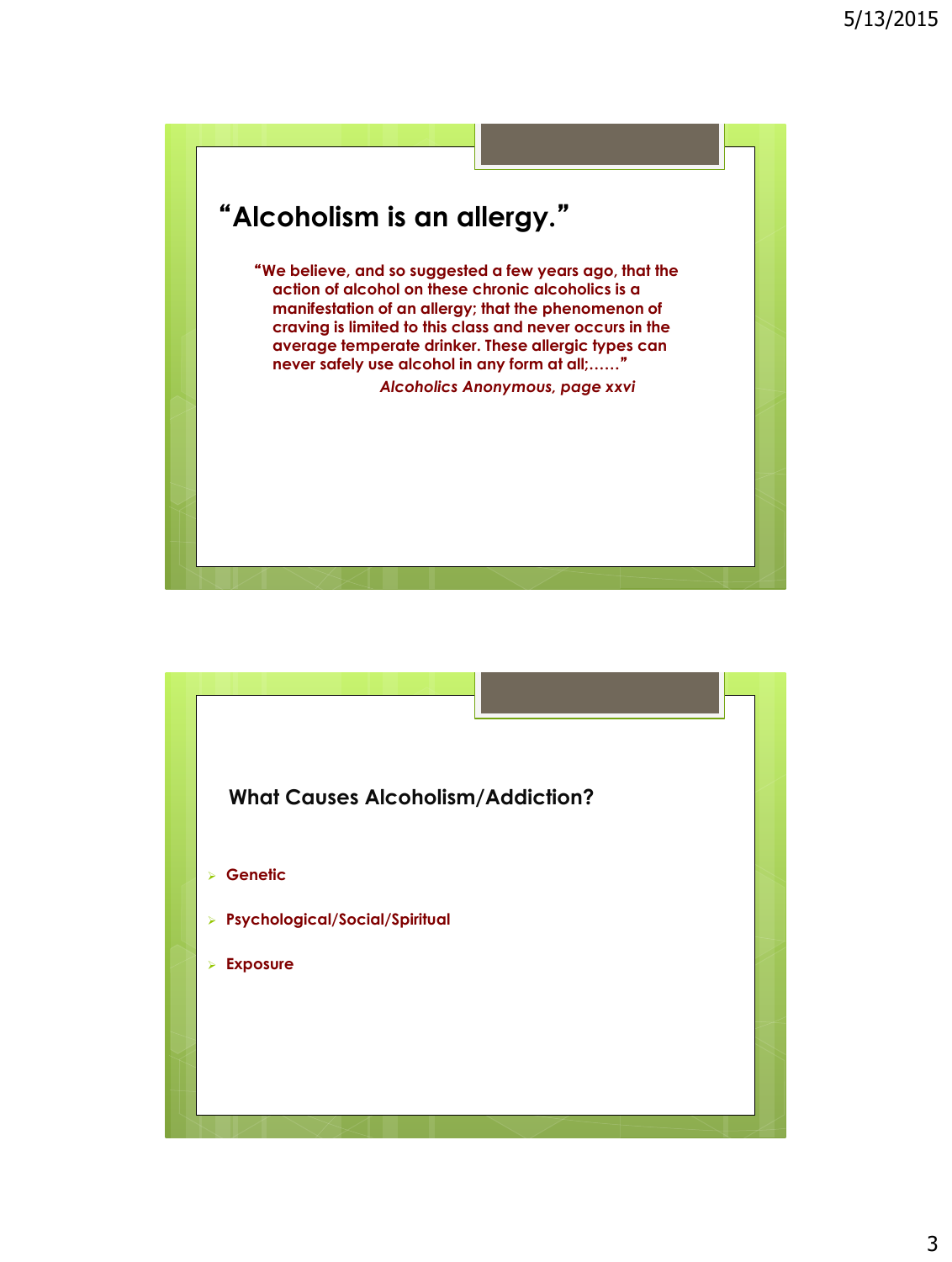

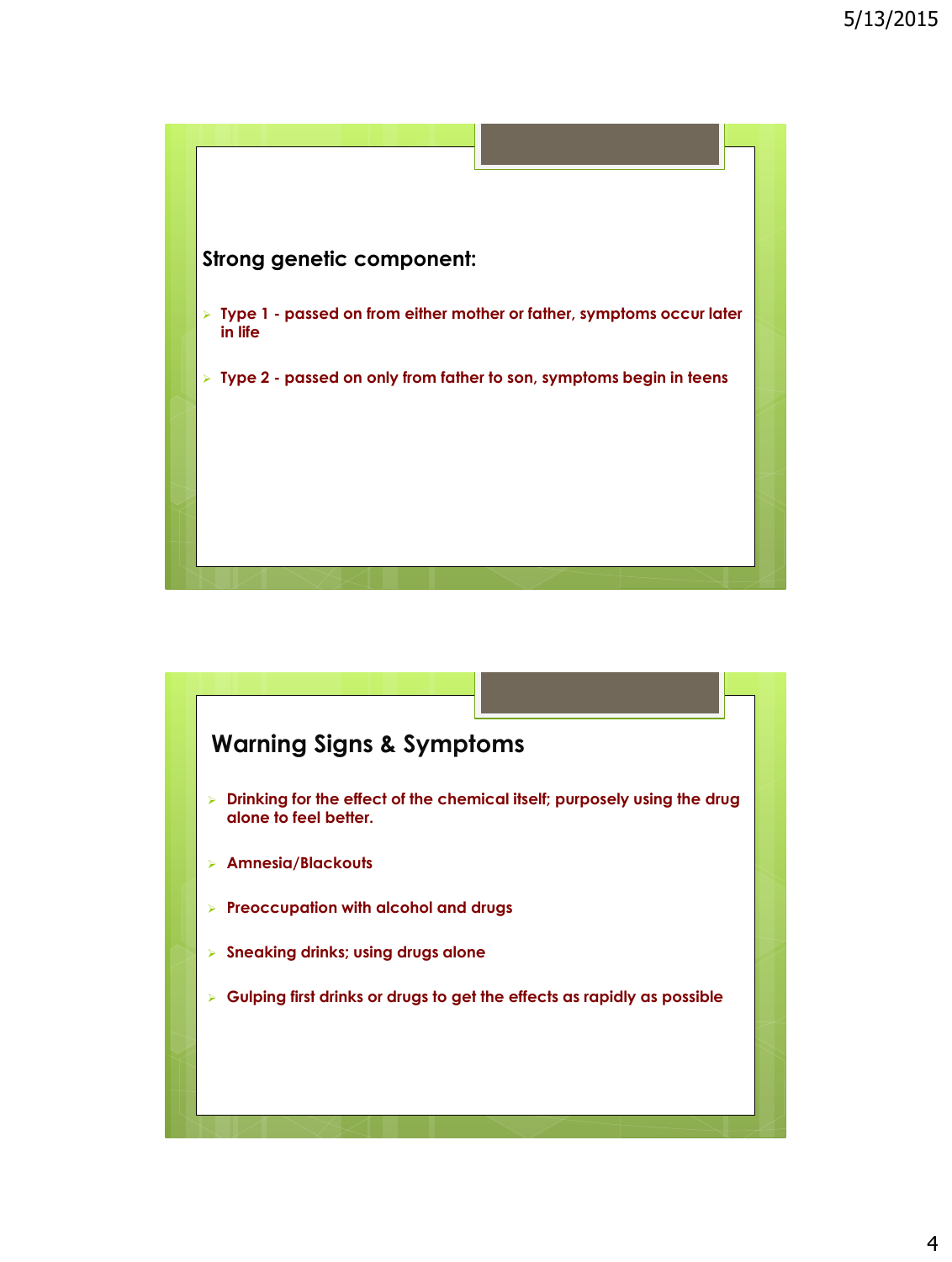

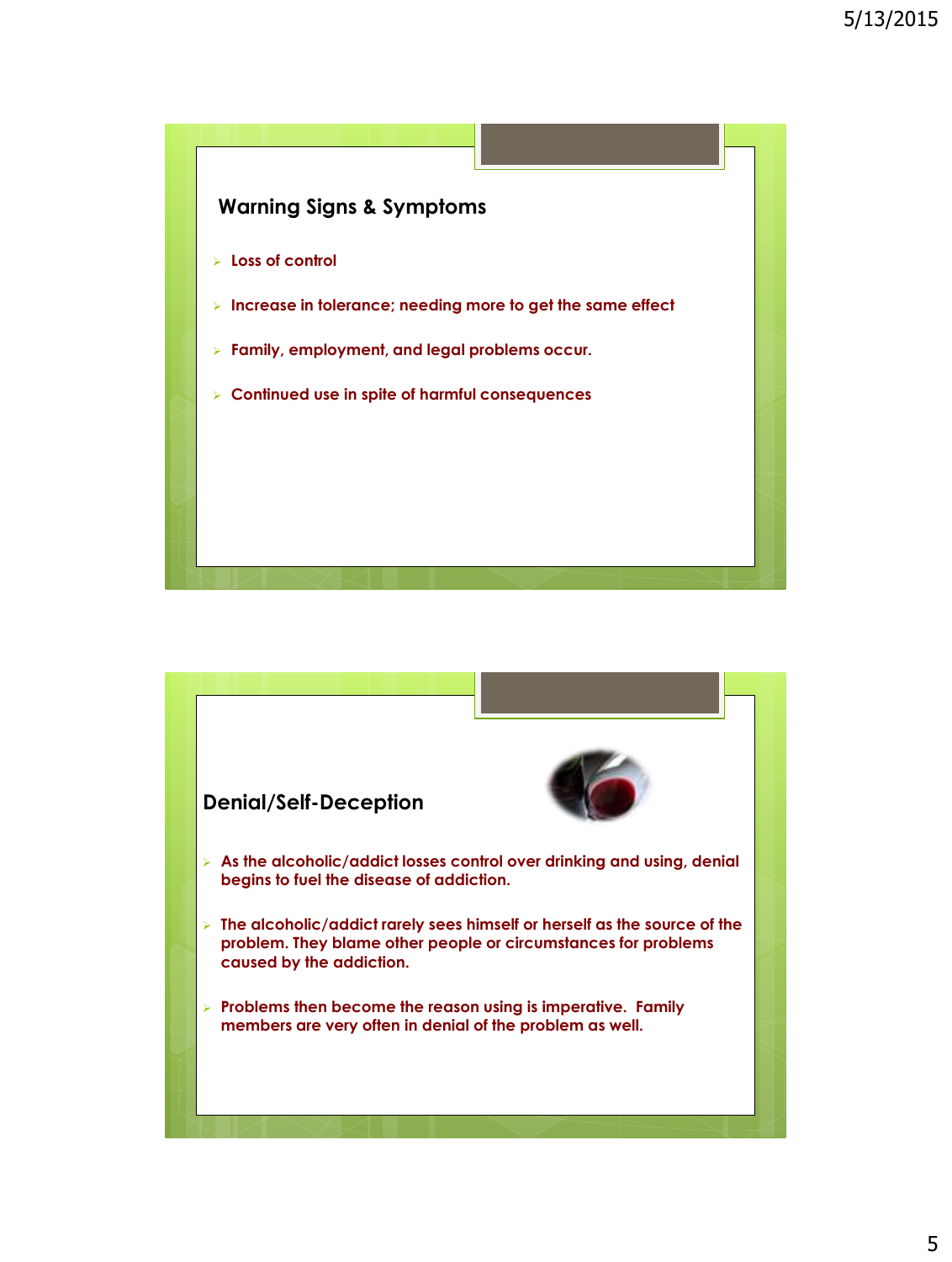

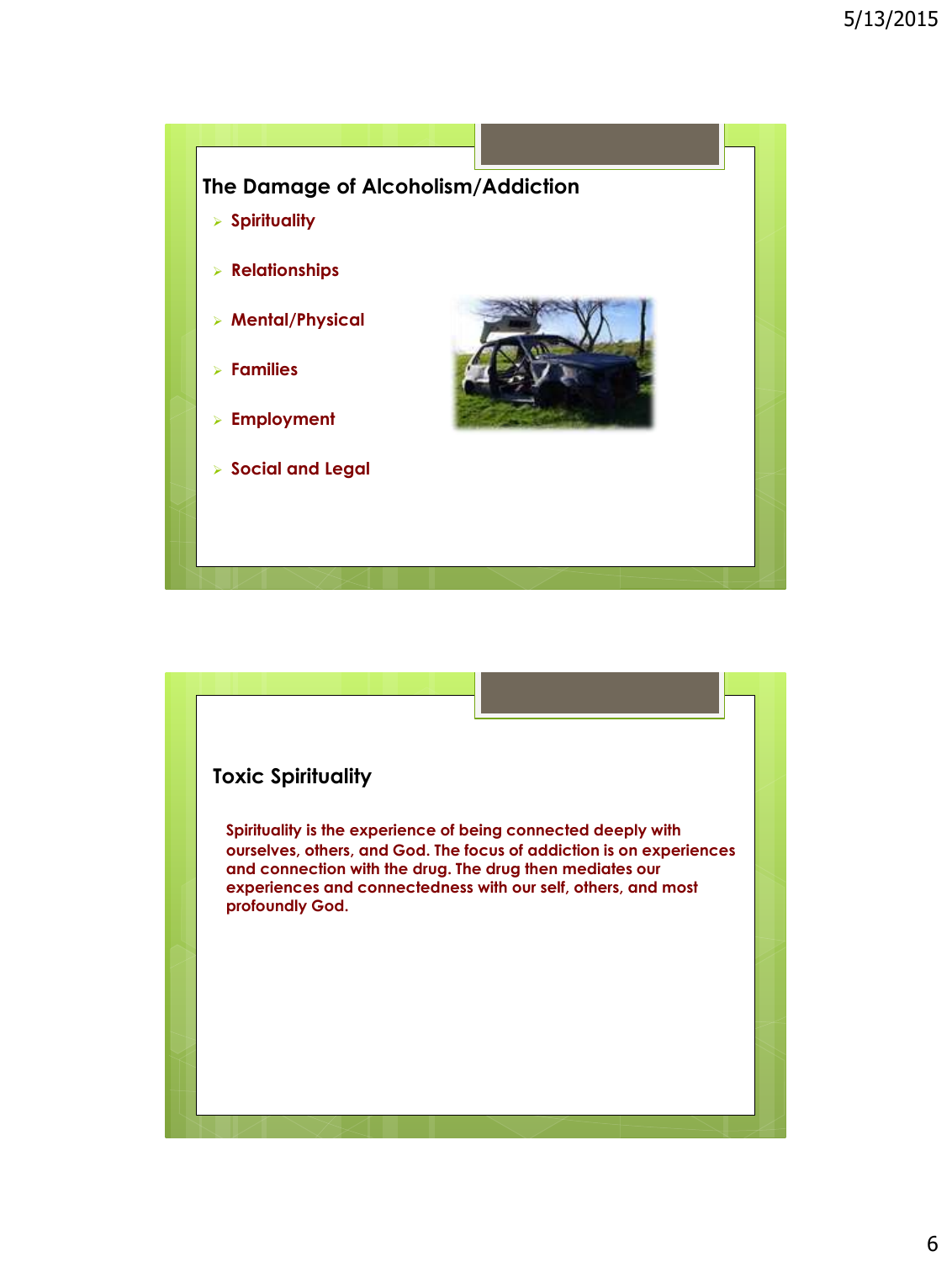

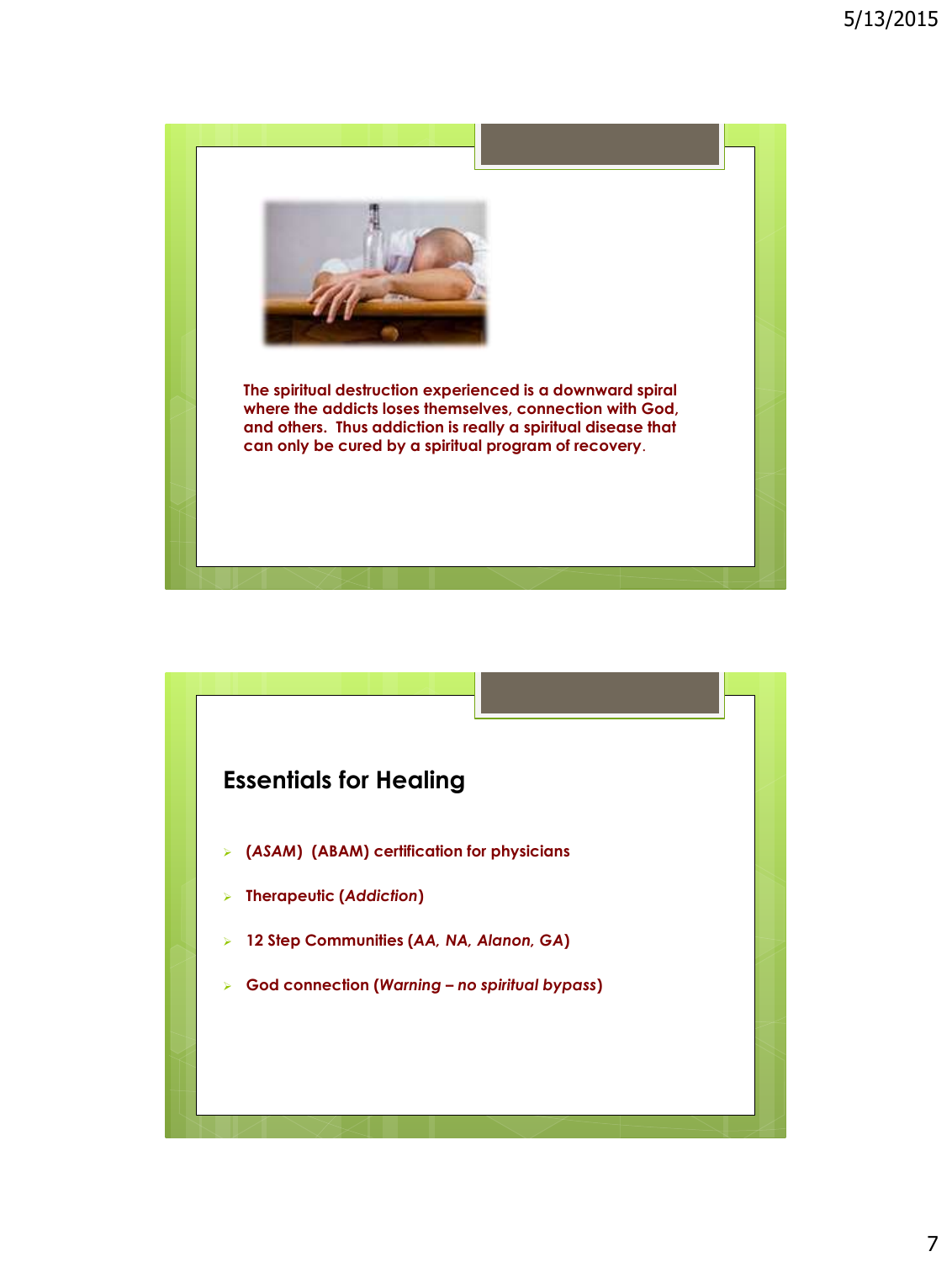

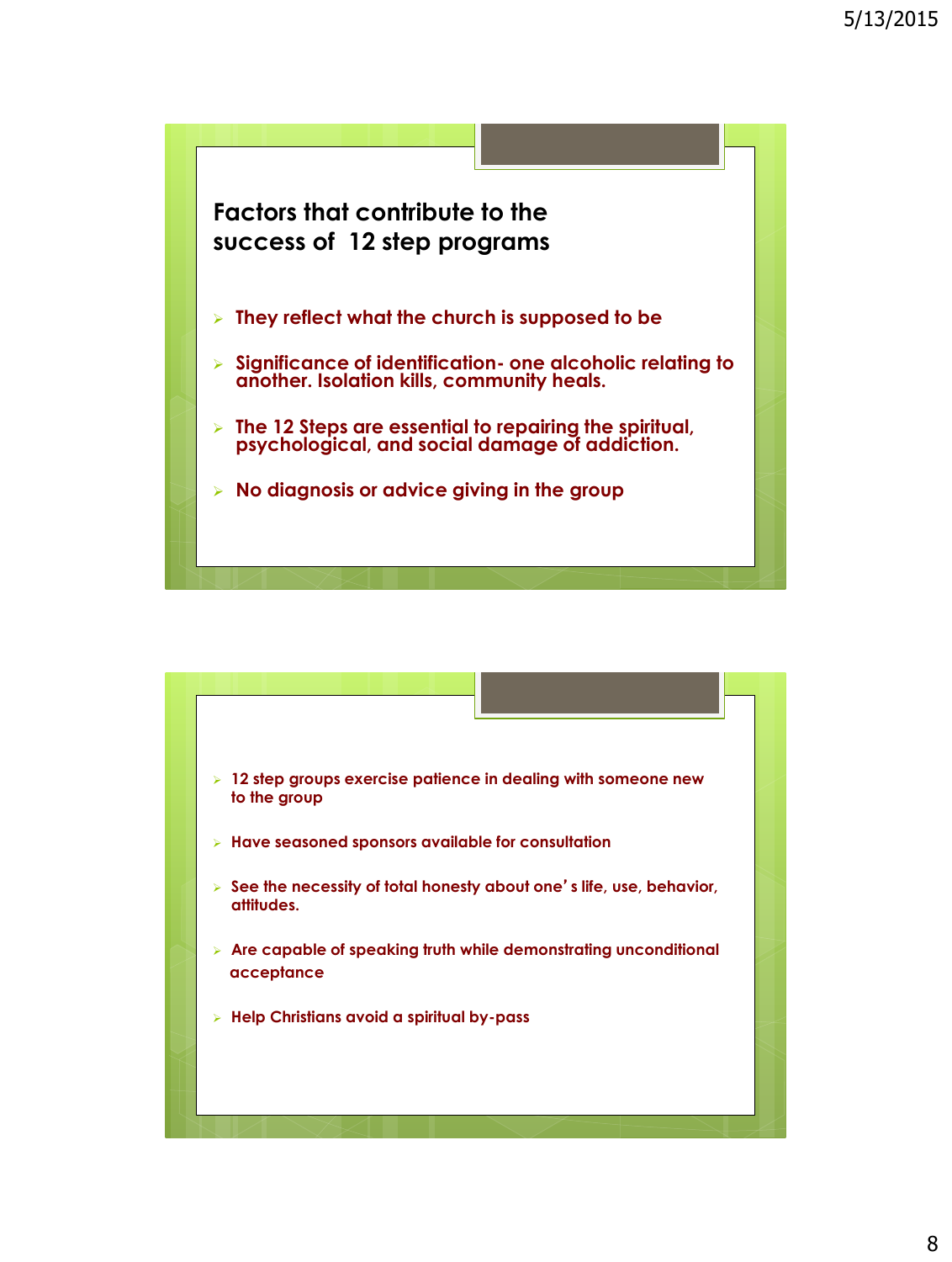

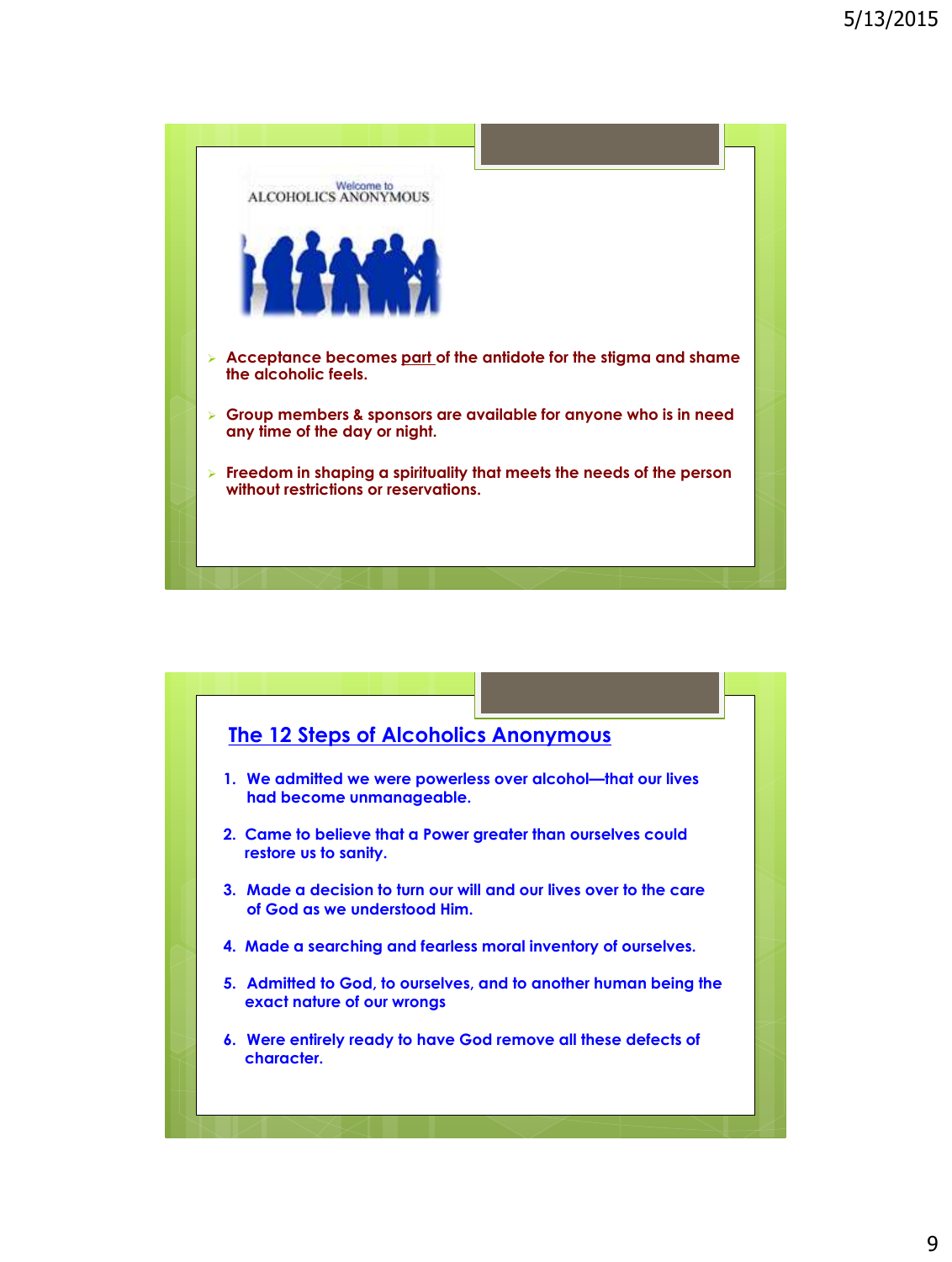*Somehow, being alone with God doesn't seem as embarrassing as facing up to another person. Until we actually sit down and talk aloud about we have so long hidden, our willingness to clean house is largely theoretical. When we are honest with another person, it confirms that we have been honest with God.*

> *Bill Wilson Page 17 As Bill Sees It*

*Going it alone in spiritual matters is dangerous. How many times have we heard will-intentioned people claim the guidance of God when it was plain that they were mistaken? Lacking both practice and humility, they had deluded themselves and so were able to justify the most arrant nonsense on the ground that this was what God had told them.*



 *Bill Wilson Page 274 As Bill Sees It*

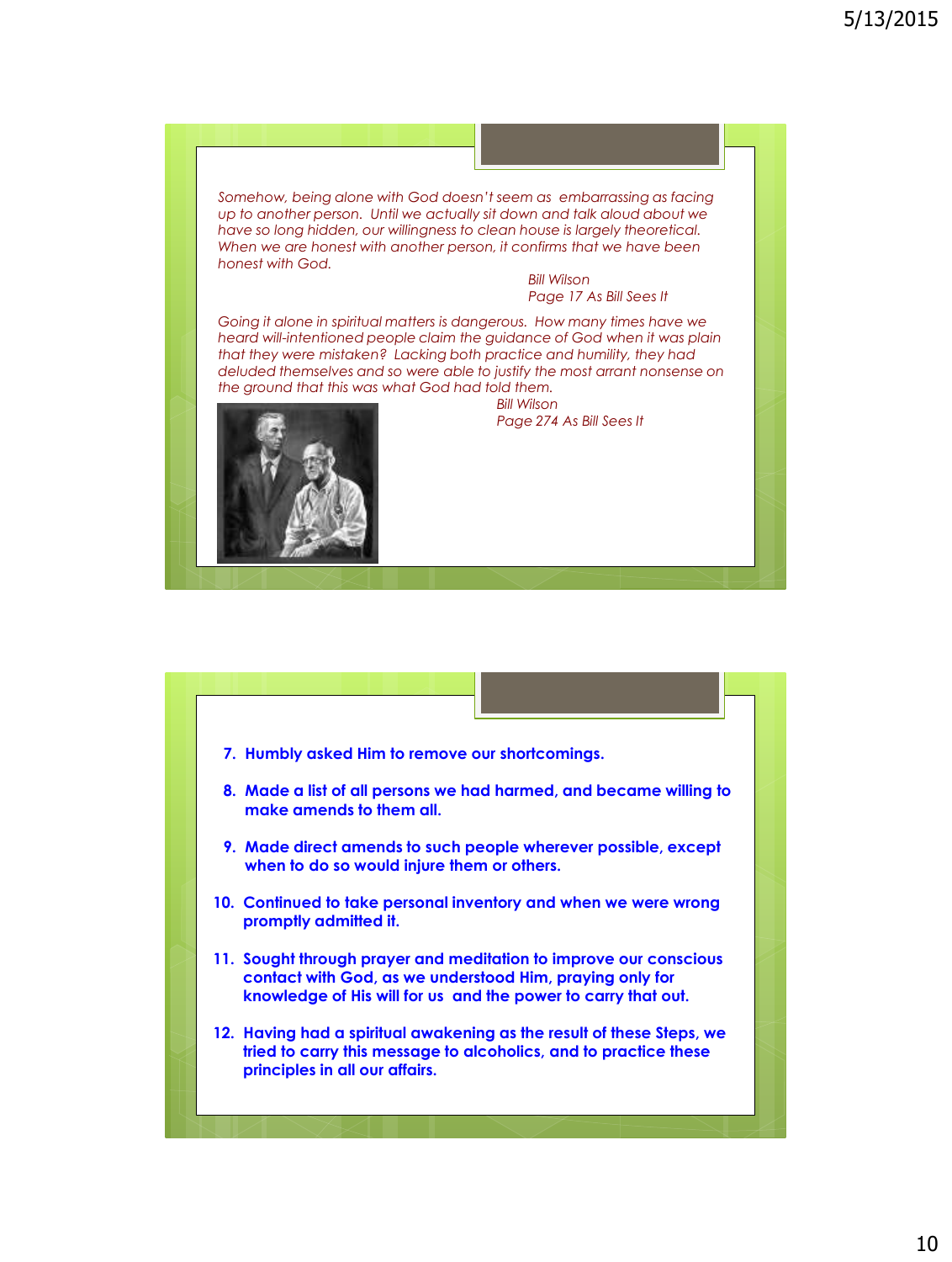

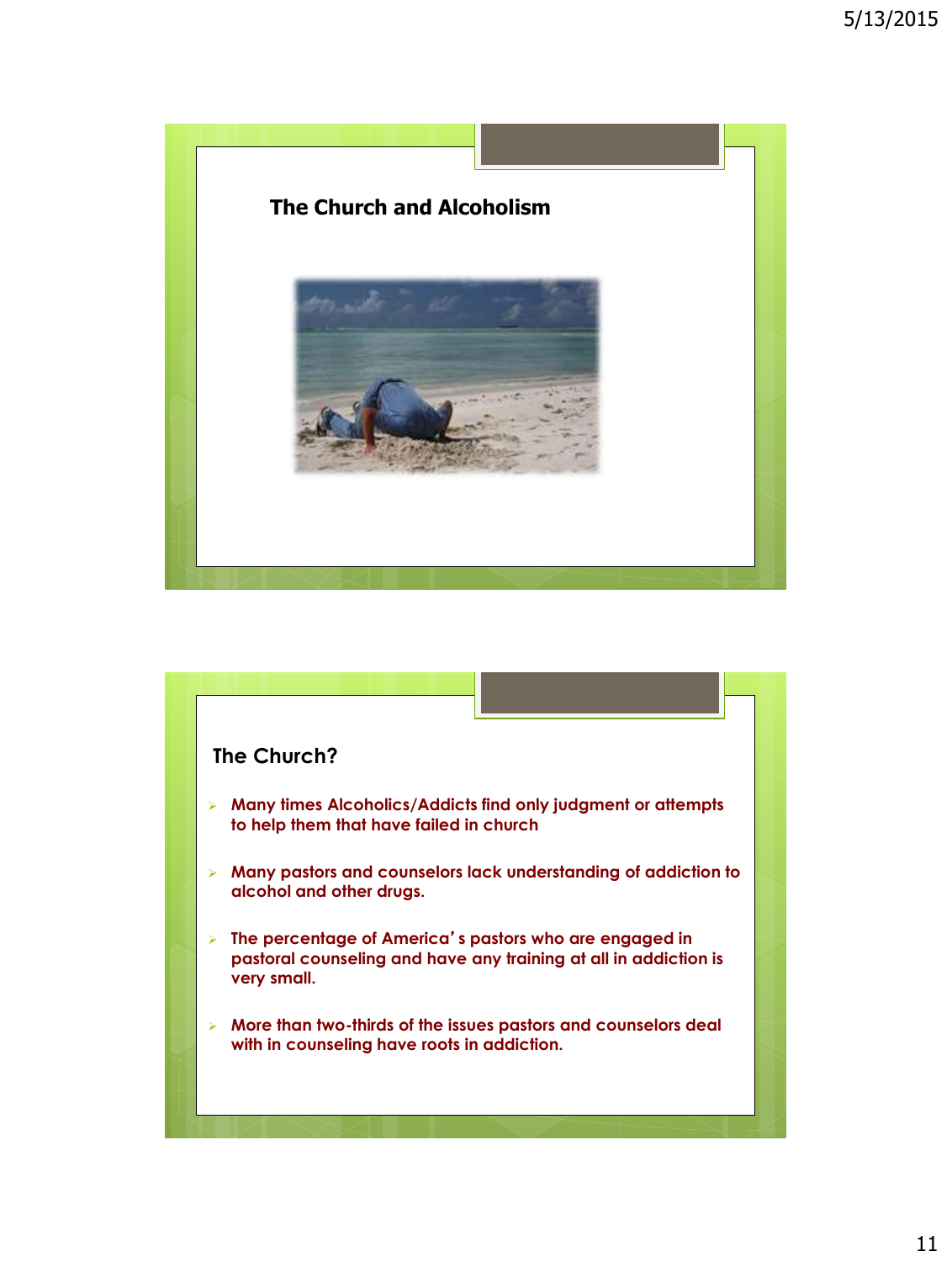

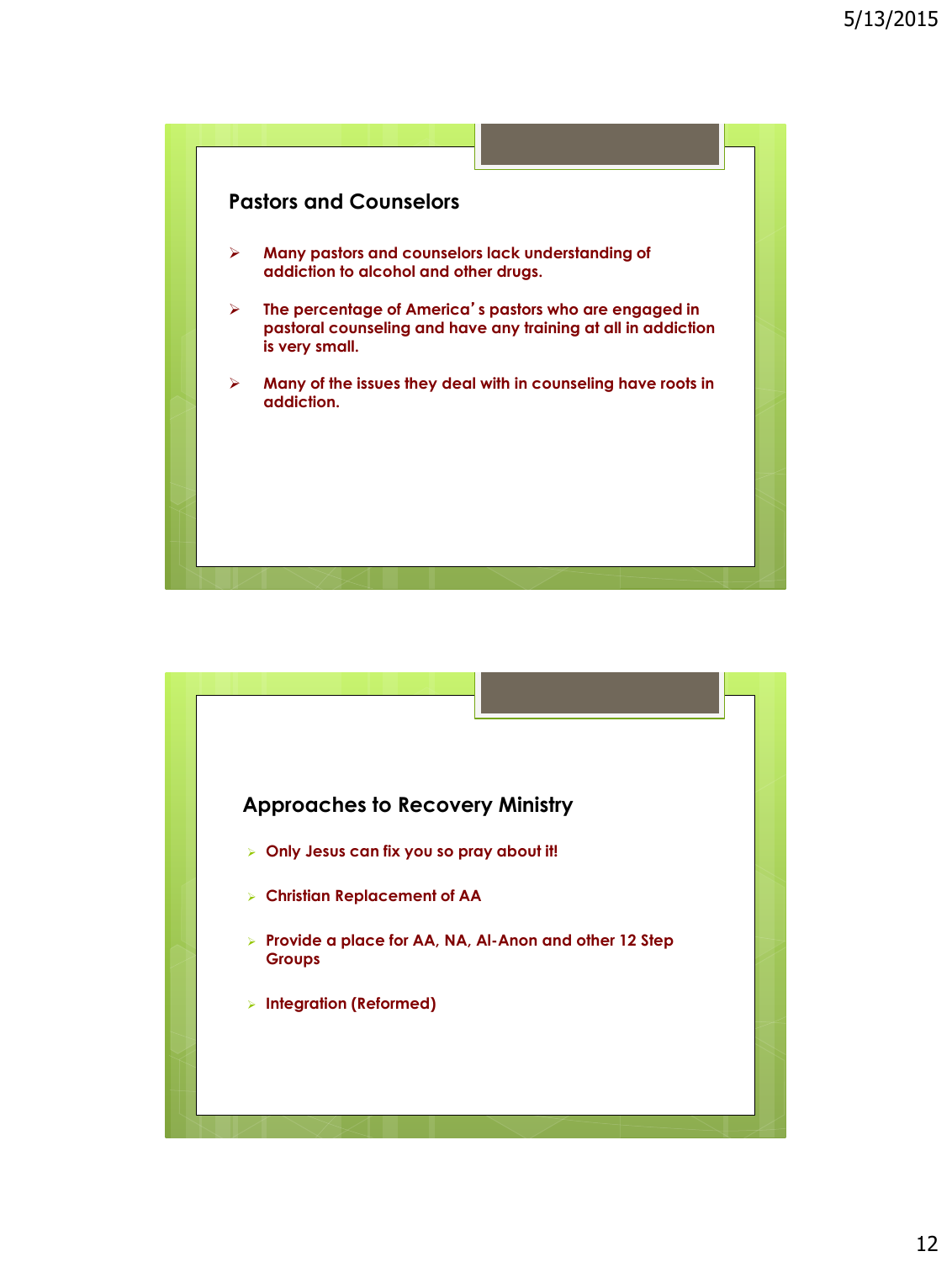| Attribution for images and illustrations used in this presentation:                                  |  |
|------------------------------------------------------------------------------------------------------|--|
|                                                                                                      |  |
|                                                                                                      |  |
| Slide #10 - Pixabay                                                                                  |  |
| <b>Slide #11</b> - Pixabay                                                                           |  |
| Slide #13 - Pixabay                                                                                  |  |
| <b>Slide #17</b> - photo courtesy of wikiHow - www.wikihow.com/Get-Through-Your-First-Alcoholics-    |  |
| Anonymous-Meeting                                                                                    |  |
| <b>Slide #19</b> - photo courtesy of Alkies.org - http://alkies.org/aa-history-in-pictures/original- |  |
| painting-of-bill-w-and-dr-bob/                                                                       |  |
| <b>Slide #21</b> - photo courtesy of Peter – https:www.flickr.com/photos/12023825@N04/               |  |
| 2898021822                                                                                           |  |
|                                                                                                      |  |
|                                                                                                      |  |